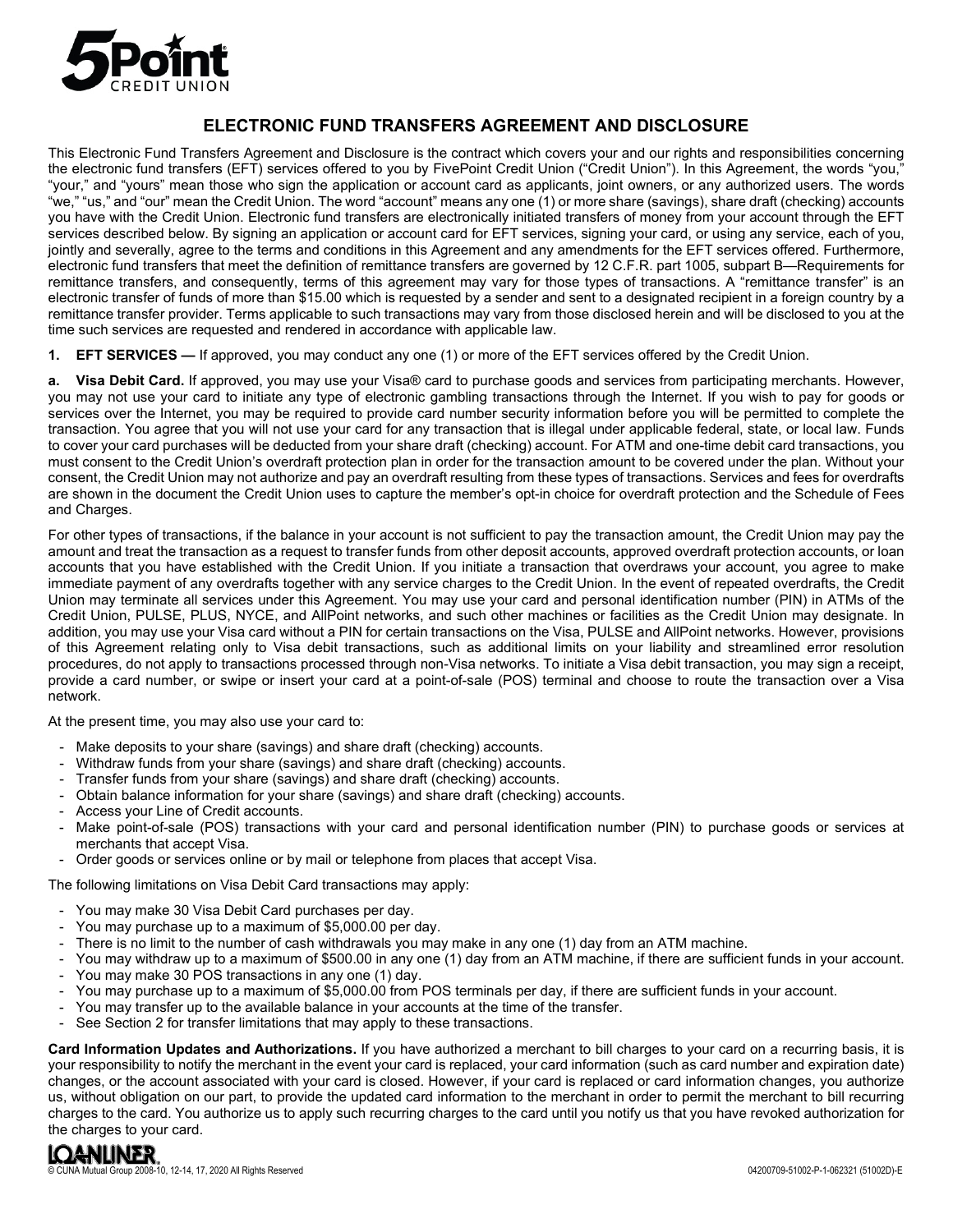Your card is automatically enrolled in an information updating service. Through this service, your updated card information (such as card number and expiration date) may be shared with participating merchants to facilitate continued recurring charges. Updates are not guaranteed before your next payment to a merchant is due. You are responsible for making direct payment until recurring charges resume. To revoke your authorization allowing us to provide updated card information to a merchant, please contact us.

**b. Member Automated Telephone Teller (M.A.T.T.).** If we approve Member Automated Telephone Teller (M.A.T.T.) for your accounts, a separate personal identification number (PIN) will be assigned to you. You must use your personal identification number (PIN) along with your account number to access your accounts. At the present time, you may use Member Automated Telephone Teller (M.A.T.T.) to:

- Transfer funds from your money market, club, and share (savings) and share draft (checking) accounts.
- Obtain balance information for your loan, money market, club, and share (savings), share draft (checking), and credit card accounts.
- Make loan payments from your money market, club, and share (savings) and share draft (checking) accounts.
- Access your Line of Credit account.
- Determine if a particular item has cleared.
- Obtain tax information on amounts earned on share (savings), share draft (checking) accounts or interest paid on loan accounts.
- Verify the last date and amount of your payroll deposit.
- Place a stop payment.

Your accounts can be accessed under Member Automated Telephone Teller (M.A.T.T.) via a touch-tone telephone only. Member Automated Telephone Teller (M.A.T.T.) service will be available for your convenience 24 hours per day. This service may be interrupted for a short time each day for data processing.

The following limitations on Member Automated Telephone Teller (M.A.T.T.) transactions may apply:

- There is no limit to the number of inquiries, transfers, or withdrawal requests you may make in any one (1) day.
- See Section 2 for transfer limitations that may apply to these transactions.

The Credit Union reserves the right to refuse any transaction which would draw upon insufficient funds, exceed a credit limit, lower an account below a required balance, or otherwise require us to increase our required reserve on the account. The Credit Union may set other limits on the amount of any transaction, and you will be notified of those limits. The Credit Union may refuse to honor any transaction for which you do not have sufficient available verified funds. The service will discontinue if no transaction is entered after numerous unsuccessful attempts to enter a transaction and there may be limits on the duration of each telephone call.

### **c. Preauthorized EFTs.**

- **Direct Deposit.** Upon instruction of (i) your employer, (ii) the Treasury Department or (iii) other financial institutions, the Credit Union will accept direct deposits of your paycheck or federal recurring payments, such as Social Security, to your share (savings) and/or share draft (checking) account.
- **Preauthorized Debits.** Upon instruction, we will pay certain recurring transactions from your share (savings) and share draft (checking) account.
- See Section 2 for transfer limitations that may apply to these transactions.
- **Stop Payment Rights.** If you have arranged in advance to make electronic fund transfers out of your account(s) for money you owe others, you may stop payment on preauthorized transfers from your account. You must notify us in writing at any time up to three (3) business days before the scheduled date of the transfer. A stop payment request may apply to a single transfer, multiple transfers, or all future transfers as directed by you, and will remain in effect unless you withdraw your request or all transfers subject to the request have been returned.
- **Notice of Varying Amounts.** If these regular payments may vary in amount, the person you are going to pay is required to tell you, ten (10) days before each payment, when it will be made and how much it will be. You may choose instead to get this notice only when the payment would differ by more than a certain amount from the previous payment or when the amount would fall outside certain limits that you set.
- **Liability for Failure to Stop Payment of Preauthorized Transfers.** If you order us to stop payment of a preauthorized transfer three (3) business days or more before the transfer is scheduled and we do not do so, we will be liable for your losses or damages.

**d. Electronic Check Conversion/Electronic Returned Check Fees.** If you pay for purchases or bills with a check or draft, you may authorize your check or draft to be converted to an electronic fund transfer. You may also authorize merchants or other payees to electronically debit your account for returned check fees. You are considered to have authorized these electronic fund transfers if you complete the transaction after being told (orally or by a notice posted or sent to you) that the transfer may be processed electronically or if you sign a written authorization.

**e. Home Banking.** If Home Banking is activated for your account(s), you will be required to use secure login information to access the account(s). At the present time, you may use Home Banking to:

- Transfer funds from your money market, club, and share (savings) and share draft (checking) accounts.
- Obtain balance information for your loan, IRA, money market, club, certificate, and share (savings) and share draft (checking) accounts.
- Make loan payments from your money market, club, and share (savings) and share draft (checking) accounts.
- Access your Line of Credit accounts.
- Determine if a particular item has cleared.
- Obtain tax information on amounts earned on share (savings), share draft (checking) accounts or interest paid on loan accounts.
- Verify the last date and amount of your payroll deposit.
- Make bill payments to preauthorized creditors.
- Make payments to 3rd parties through Pop Money

Your accounts can be accessed under Home Banking via personal computer. Home Banking will be available for your convenience 24 hours per day. This service may be interrupted for a short time each day for data processing. We reserve the right to refuse any transaction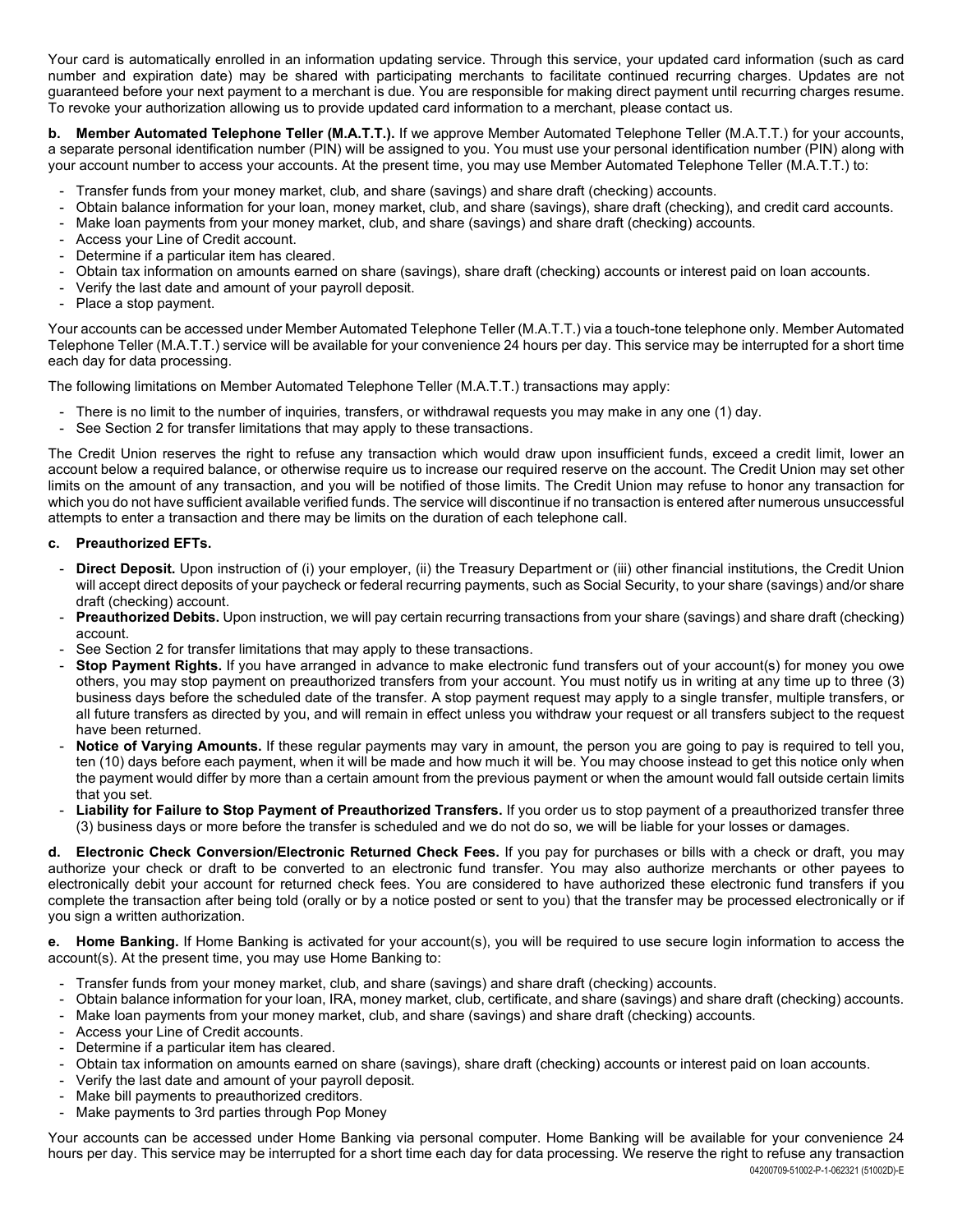which would draw upon insufficient funds, exceed a credit limit, lower an account below a required balance, or otherwise require us to increase our required reserve on the account. We may set other limits on the amount of any transaction, and you will be notified of those limits. We may refuse to honor any transaction for which you do not have sufficient available verified funds. The service will discontinue if no transaction is entered after numerous unsuccessful attempts to enter a transaction and there may be limits on the duration of each access.

The following limitations on Home Banking transactions may apply:

- There is no limit to the number of inquiries, transfers, or withdrawal requests you may make in any one (1) day.
- See Section 2 for transfer limitations that may apply to these transactions.

**f. Mobile Banking.** If Mobile Banking is activated for your account(s), you will be required to use secure login information to access the account(s). At the present time, you may use Mobile Banking to:

- Transfer funds from your money market, club, and share (savings) and share draft (checking) accounts.
- Obtain balance information for your loan, IRA, money market, club, certificate, and share (savings) and share draft (checking) accounts.
- Make loan payments from your money market, club, and share (savings) and share draft (checking) accounts.
- Access your Line of Credit accounts.
- Determine if a particular item has cleared.
- Obtain tax information on amounts earned on share (savings), share draft (checking) accounts or interest paid on loan accounts.
- Verify the last date and amount of your payroll deposit.
- Make bill payments to preauthorized creditors.
- Make payments to 3rd parties through Pop Money

Your accounts can be accessed under Mobile Banking via mobile device or other approved access device(s). Mobile Banking will be available for your convenience 24 hours per day. This service may be interrupted for a short time each day for data processing. We reserve the right to refuse any transaction which would draw upon insufficient funds, exceed a credit limit, lower an account below a required balance, or otherwise require us to increase our required reserve on the account. We may set other limits on the amount of any transaction, and you will be notified of those limits. We may refuse to honor any transaction for which you do not have sufficient available verified funds. The service will discontinue if no transaction is entered after numerous unsuccessful attempts to enter a transaction and there may be limits on the duration of each access.

The following limitations on Mobile Banking transactions may apply:

- There is no limit to the number of inquiries, transfers, or withdrawal requests you may make in any one (1) day.
- See Section 2 for transfer limitations that may apply to these transactions.

**g. Bill Pay.** We will process bill payment transfer requests only to those creditors the Credit Union has designated in the User Instructions and such creditors as you authorize and for whom the Credit Union has the proper vendor code number. We will not process any bill payment transfer if the required transaction information is incomplete.

We will withdraw the designated funds from your share draft (checking) account for bill payment transfer by the designated cutoff time on the date you schedule for payment. We will process your bill payment transfer within a designated number of days before the date you schedule for payment. You must allow sufficient time for vendors to process your payment after they receive a transfer from us. Please leave as much time as though you were sending your payment by mail. We cannot guarantee the time that any payment will be credited to your account by the vendor.

The following limitations on Bill Pay transactions may apply:

- There is no limit on the number of bill payments per day.
- **2. TRANSFER LIMITATIONS —** None.

#### **3. CONDITIONS OF EFT SERVICES —**

**a. Ownership of Cards.** Any card or other device which we supply to you is our property and must be returned to us, or to any person whom we authorize to act as our agent, or to any person who is authorized to honor the card, immediately according to instructions. The card may be repossessed at any time at our sole discretion without demand or notice. You cannot transfer your card or account to another person.

**b. Honoring the Card.** Neither we nor merchants authorized to honor the card will be responsible for the failure or refusal to honor the card or any other device we supply to you. If a merchant agrees to give you a refund or adjustment, you agree to accept a credit to your account in lieu of a cash refund.

#### **c. Foreign Transactions.**

**Visa.** Purchases and cash withdrawals made in foreign currencies will be debited from your account in U.S. dollars. The exchange rate between the transaction currency and the billing currency used for processing international transactions is a rate selected by Visa from a range of rates available in wholesale currency markets for the applicable transaction date, which rate may vary from the rate Visa itself receives, or the rate mandated by the government or governing body in effect for the applicable transaction date. The exchange rate used on the transaction date may differ from the rate that would have been used on the processing date or cardholder statement posting date.

04200709-51002-P-1-062321 (51002D)-E **d. Security of Access Code.** You may use one (1) or more access codes with your electronic fund transfers. The access codes issued to you are for your security purposes. Any access codes issued to you are confidential and should not be disclosed to third parties or recorded on or with the card. You are responsible for safekeeping your access codes. You agree not to disclose or otherwise make your access codes available to anyone not authorized to sign on your accounts. If you authorize anyone to use your access codes, that authority shall continue until you specifically revoke such authority by notifying the Credit Union. You understand that any joint owner you authorize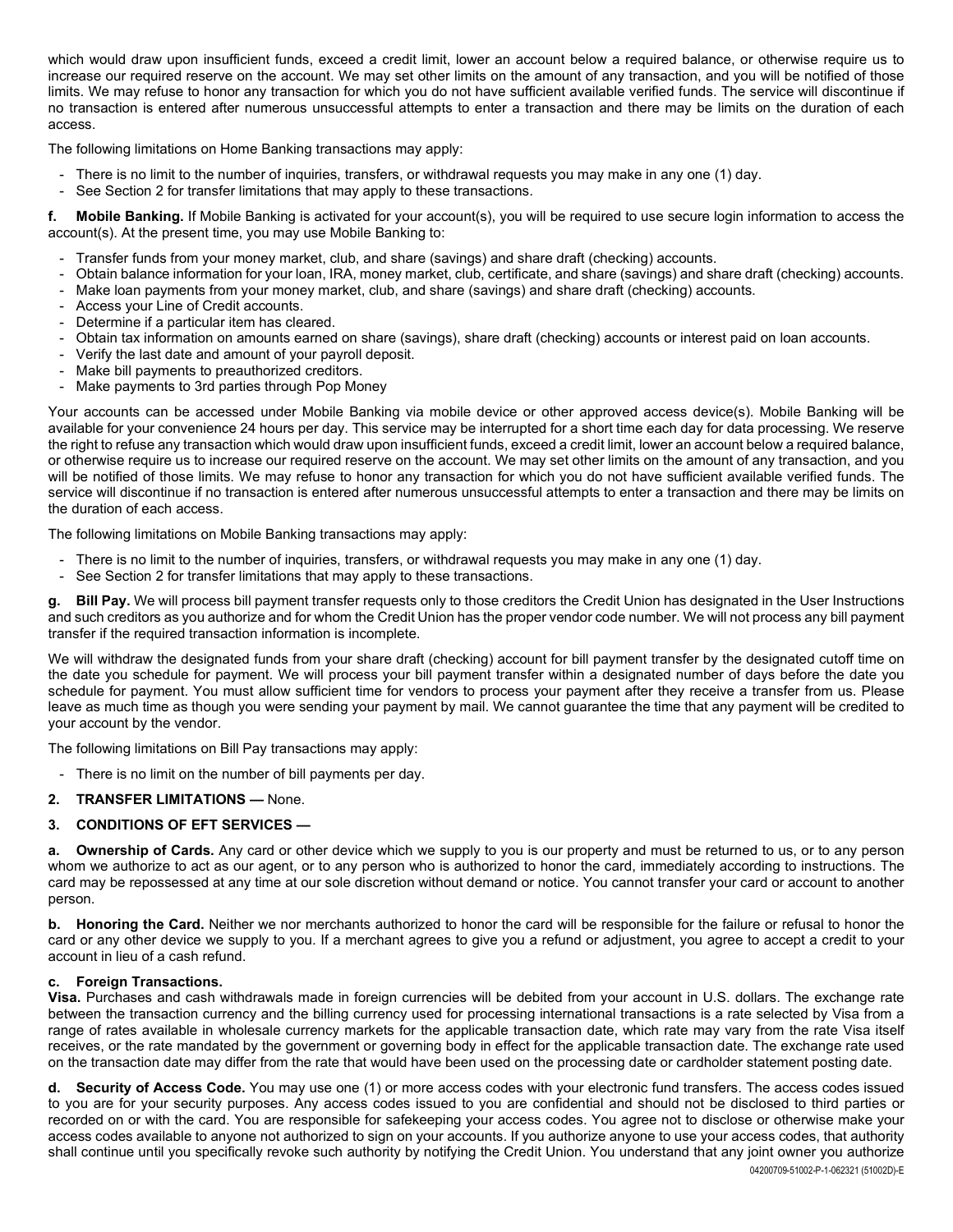to use an access code may withdraw or transfer funds from any of your accounts. If you fail to maintain the security of these access codes and the Credit Union suffers a loss, we may terminate your EFT services immediately.

**e. Joint Accounts.** If any of your accounts accessed under this Agreement are joint accounts, all joint owners, including any authorized users, shall be bound by this Agreement and, alone and together, shall be responsible for all EFT transactions to or from any share (savings), share draft (checking) or loan accounts as provided in this Agreement. Each joint account owner, without the consent of any other account owner, may, and is hereby authorized by every other joint account owner, make any transaction permitted under this Agreement. Each joint account owner is authorized to act for the other account owners, and the Credit Union may accept orders and instructions regarding any EFT transaction on any account from any joint account owner.

**4. FEES AND CHARGES —** We assess certain fees and charges for EFT services. For a current listing of all applicable fees and charges, see our current Schedule of Fees and Charges that was provided to you at the time you applied for or requested these EFT services. From time to time, the fees and charges may be changed, and we will notify you as required by applicable law.

Additionally, if you use an ATM not operated by us, you may be charged a fee(s) by the ATM operator and by any international, national, regional, or local network used in processing the transaction (and you may be charged a fee for a balance inquiry even if you do not complete a funds transfer). The ATM fee(s), or surcharge(s), will be debited from your account if you elect to complete the transaction and/or continue with the balance inquiry.

You understand and agree that we and/or the ATM operator may charge you multiple fees for multiple transactions during the same ATM session (for example, fees for both a balance inquiry and a cash withdrawal).

**5. MEMBER LIABILITY —** You are responsible for all transactions you authorize using your EFT services under this Agreement. If you permit someone else to use an EFT service, your card or your access code, you are responsible for any transactions they authorize or conduct on any of your accounts.

TELL US AT ONCE if you believe your card or access code has been lost or stolen, if you believe someone has used your card or access code or otherwise accessed your accounts without your authority, or if you believe that an electronic fund transfer has been made without your permission using information from your check. Telephoning is the best way of keeping your possible losses down. You could lose all the money in your account (plus your maximum overdraft line-of-credit). If a transaction was made with your card or card number without your permission and was a Visa transaction, you will have no liability for the transaction, unless you were fraudulent or negligent in the handling of your account or card.

For all other EFT transactions involving your card or access code, including if you were negligent in the handling of your account or card, your liability for an unauthorized transaction is determined as follows. If you tell us within two (2) business days after you learn of the loss or theft of your card or access code, you can lose no more than \$50.00 if someone used your card or access code without your permission. If you do NOT tell us within two (2) business days after you learn of the loss or theft of your card or access code and we can prove we could have stopped someone from using your card or access code without your permission if you had told us, you could lose as much as \$500.00.

Also, if your statement shows transfers that you did not make including those made by card, access code or other means, TELL US AT ONCE. If you do not tell us within 60 days after the statement was mailed to you, you may not get back any money lost after the 60 days if we can prove that we could have stopped someone from making the transfers if you had told us in time. If a good reason (such as a hospital stay) kept you from telling us, we will extend the time periods.

If you believe your card or access code has been lost or stolen or that someone has transferred or may transfer money from your accounts without your permission, call:

409-962-8793 800-825-8829

or write to:

FivePoint Credit Union PO Box 1366 Nederland, TX 77627 Fax: 409-984-2321

You should also call the number or write to the address listed above if you believe a transfer has been made using the information from your check without your permission.

## **6. RIGHT TO RECEIVE DOCUMENTATION —**

**a. Periodic Statements.** Transfers and withdrawals made through any debit card transactions, audio response transactions, preauthorized EFTs, online/PC transactions, mobile access device transactions or bill payments you make will be recorded on your periodic statement. You will receive a statement monthly unless there is no transaction in a particular month. In any case, you will receive a statement at least quarterly.

**b. Terminal Receipt.** You can get a receipt at the time you make any transaction (except inquiries) involving your account using an ATM and/or point-of-sale (POS) terminal.

**c. Direct Deposit.** If you have arranged to have a direct deposit made to your account at least once every 60 days from the same source and you do not receive a receipt (such as a pay stub), you can find out whether or not the deposit has been made by calling 409-962-8793 or 800-825-8829. This does not apply to transactions occurring outside the United States.

**7. ACCOUNT INFORMATION DISCLOSURE —** We will disclose information to third parties about your account or the transfers you make: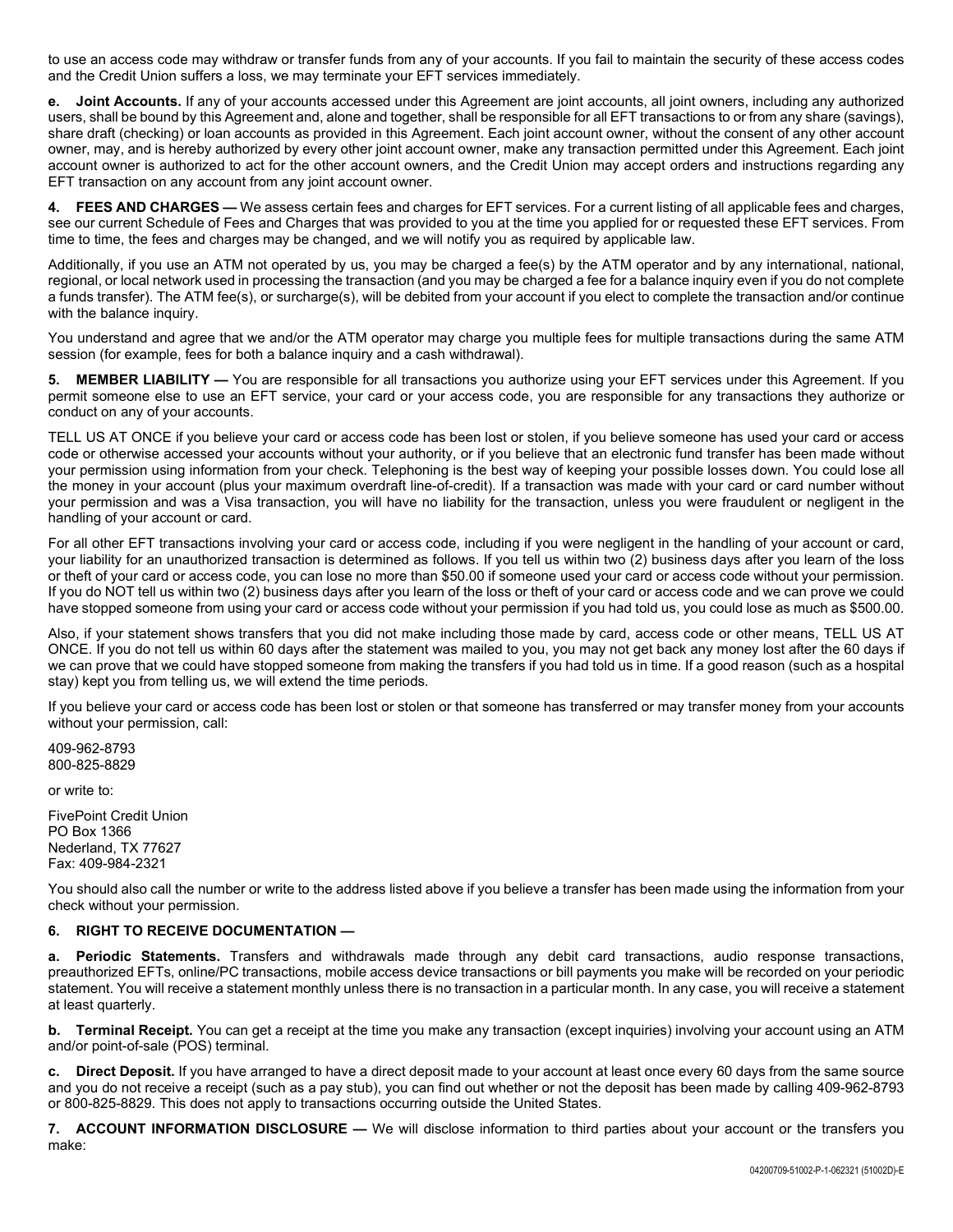- As necessary to complete transfers;
- To verify the existence of sufficient funds to cover specific transactions upon the request of a third party, such as a credit bureau or merchant;
- If your account is eligible for emergency cash and/or emergency card replacement services and you request such services, you agree that we may provide personal information about you and your account that is necessary to provide you with the requested service(s);
- To comply with government agency or court orders; or
- If you give us your written permission.
- **8. BUSINESS DAYS —** Our business days are Monday through Friday, excluding holidays.

**9. CREDIT UNION LIABILITY FOR FAILURE TO MAKE TRANSFERS —** If we do not complete a transfer to or from your account on time or in the correct amount according to our agreement with you, we may be liable for your losses or damages. However, we will not be liable for direct or consequential damages in the following events:

- If, through no fault of ours, there is not enough money in your accounts to complete the transaction, if any funds in your accounts necessary to complete the transaction are held as uncollected funds pursuant to our Funds Availability Policy Disclosure, or if the transaction involves a loan request exceeding your credit limit.
- If you used your card or access code in an incorrect manner.
- If the ATM where you are making the transfer does not have enough cash.
- If the ATM was not working properly and you knew about the problem when you started the transaction.
- If circumstances beyond our control (such as fire, flood, or power failure) prevent the transaction.
- If the money in your account is subject to legal process or other claim.
- If funds in your account are pledged as collateral or frozen because of a delinquent loan.
- If the error was caused by a system of any participating ATM network.
- If the electronic transfer is not completed as a result of your willful or negligent use of your card, access code, or any EFT facility for making such transfers.
- If the telephone or computer equipment you use to conduct audio response, online/PC, or mobile banking transactions is not working properly and you know or should have known about the breakdown when you started the transaction.
- If you have bill payment services, we can only confirm the amount, the participating merchant, and date of the bill payment transfer made by the Credit Union. For any other error or question you have involving the billing statement of the participating merchant, you must contact the merchant directly. We are not responsible for investigating such errors.
- Any other exceptions as established by the Credit Union.

**10. NOTICES —** All notices from us will be effective when we have mailed them or delivered them to the appropriate address in the Credit Union's records. Written notice you provide in accordance with your responsibility to report unauthorized transactions to us will be considered given at the time you mail the notice or deliver it for transmission to us by any other usual means. All other notices from you will be effective when received by the Credit Union at the address specified in this Agreement. We reserve the right to change the terms and conditions upon which EFT services are offered and will provide notice to you in accordance with applicable law. Use of EFT services is subject to existing regulations governing your Credit Union account and any future changes to those regulations.

The following information is a list of safety precautions regarding the use of ATMs and night deposit facilities:

- Prepare for your transactions at home (for instance, by filling out a deposit slip) to minimize your time at the ATM or night deposit facility.
- Mark each transaction in your account record, but not while at the ATM or night deposit facility. Always keep your ATM receipts secure. Don't leave them at the ATM or night deposit facility because they may contain important account information. Shred your ATM receipts once they are no longer needed.
- Don't lend your ATM card to anyone.
- Remember, do not leave your card at the ATM. Do not leave any financial documents at a night deposit facility or lying out unsecured.
- Protect the secrecy of your Personal Identification Number (PIN). Protect your ATM card as though it were cash. If your card has an embedded chip, consider keeping the card in a safety envelope to avoid undetected and unauthorized scanning. Don't tell anyone your PIN. Don't give anyone information regarding your ATM card or PIN over the telephone or Internet. If your ATM card can be used to make purchases, only consider providing card information over the telephone or the Internet if it is to a trusted merchant and for a call or transaction initiated by you - and never provide the merchant with the PIN to your ATM card.
- Protect against ATM and Internet fraud. Promptly compare your monthly account statements or the account histories that you receive against your ATM and other receipts. If you make a purchase on the Internet, end the transaction by logging out of the website instead of just closing the web browser.
- If you are followed after making a transaction, go to the nearest public area where people are located.
- Inspect an ATM before you use it. Look for possible tampering or for the presence of an unauthorized attachment that could capture your PIN or other information from your card. Never enter your PIN in any ATM that does not look genuine, has been modified, has a suspicious device attached, or is operating in a suspicious manner. Don't write your PIN where it can be discovered. For example, don't keep a note of your PIN in your wallet or purse.
- Protect the security of your PIN. Ensure no one can observe you entering your PIN into the ATM. An example of preventing others from seeing you enter your PIN is by using your body or hand to shield their view.
- If you lose your ATM card or if it is stolen, promptly notify us. You should consult the other disclosures you have received about electronic fund transfers for additional information about what to do if your card is lost or stolen.
- When you make a transaction, remain aware of your surroundings and exercise caution when withdrawing funds. Look out for suspicious activity near the ATM or night deposit facility, particularly if it is after sunset. At night, be sure that the facility (including the parking area and walkways) is well lighted. Consider having someone accompany you when you use the facility, especially after sunset. If you observe any problem, go to another ATM or night deposit facility.
- Don't accept assistance from anyone you don't know when using an ATM or night deposit facility.